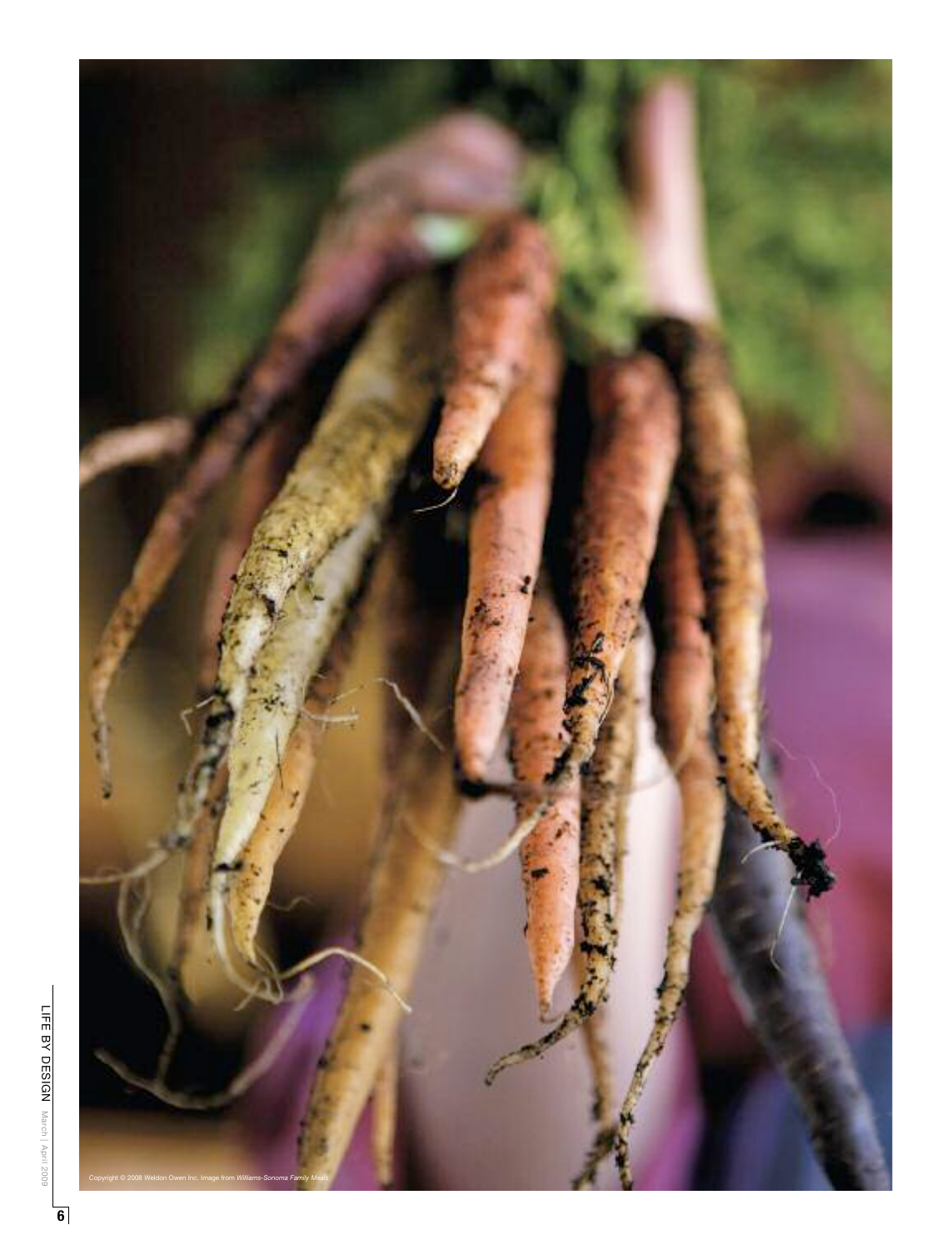

Cook with the Seasons for Great Family Meals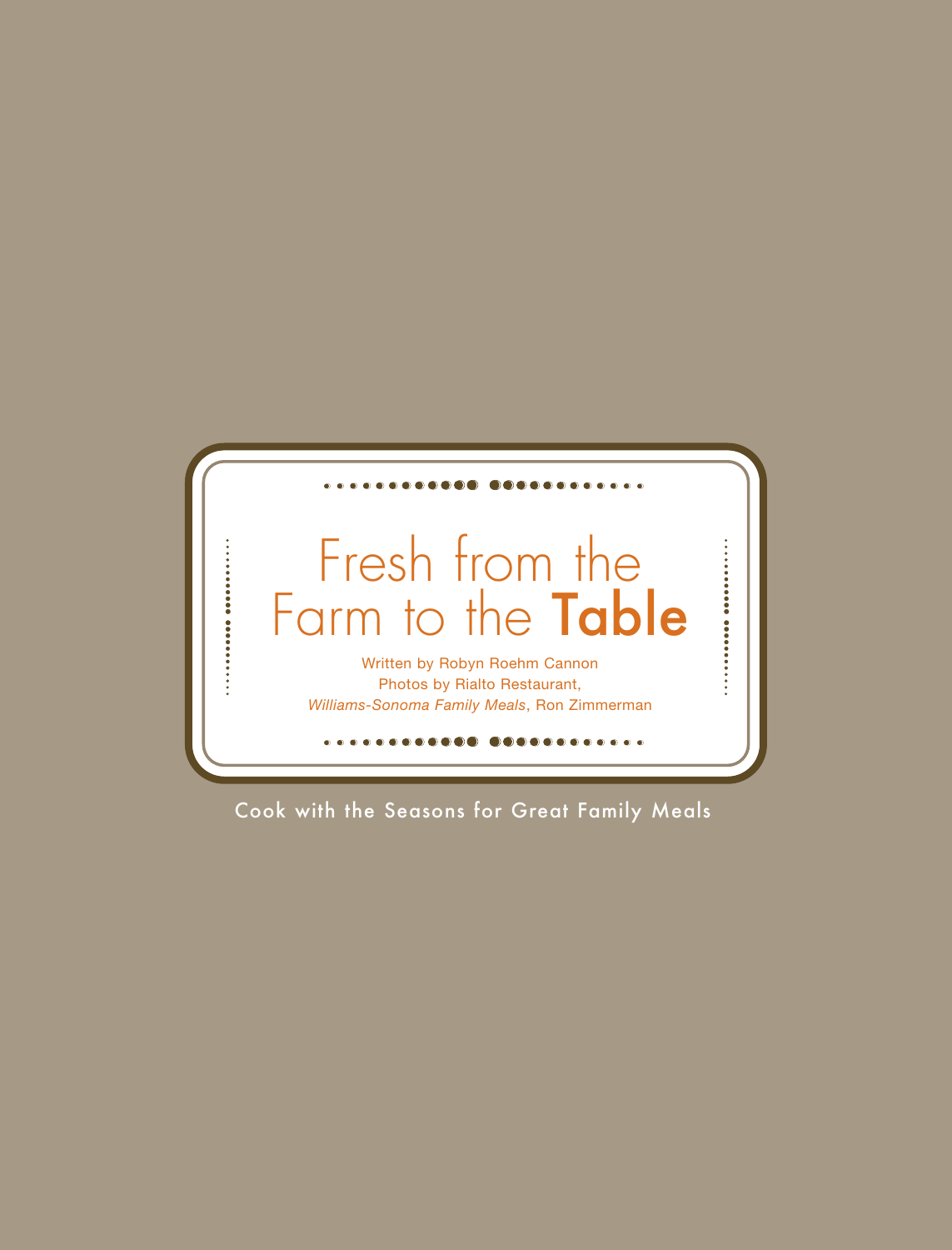Recently, as I was walking through the aisles of my neighborhood grocery store, it occurred to me how produce is now so readily available that we have forgotten—or possibly never learned—that vegetables and fruits are seasonal and each one has its time and place within the cooking year. So while we may pay dearly for asparagus in December or cherries in February, they're always there for the taking.

But with increasing awareness of organic, fresh, and sustainable food and the growing popularity of farmers' markets, we're beginning to question this constant availability, choosing instead to celebrate seasonal food and build personal relationships with the farmers who raise it.

Professional chefs most often lead our food consciousness by introducing our palates to new taste combinations or reminding us of ingredients we'd like to try in our own kitchens. So I decided to talk with four great cooks whose food I love and get their realize the benefits through much more flavorful meals. Seasonal fruits and vegetables taste the best. Animals fed a sound diet produce meat with better texture and flavor."

In her new book, Williams-Sonoma Family Meals: Creating Traditions in the Kitchen (Oxmoor House, 2008), Sinskey shows us how to cook with the freshest ingredients and make food memories that will last a lifetime. "Find out what grows in your area," she says. "Don't buy from other hemispheres instead, stick to your own. While it may be easier to do this in



## "It's exciting and satisfying to utilize wha

ideas on how we can bring the seasons back to our family table.

Maria Helm Sinskey is an award-winning chef who lives in Napa Valley and owns Robert Sinskey Vineyards with her husband. Culinary director for the winery and mother of two young daughters, she is constantly cooking and is passionate about using fresh, local, organic fruits, vegetables, and meats when they're at their peak.

"Looking at food seasonally goes against the fiber of American diets," she says. "We have become a culture that wants everything immediately and all year round. Moving back to seasonal will be difficult for many people, but once they get the hang of it they'll summer and fall, there's a lot of variety in the winter and spring if you look carefully at what you are buying in the market."

Chris Schwarz cooked in the best kitchens across the globe and in Seattle prior to becoming executive chef at Alderbrook Resort & Spa, on Northwest Washington state's Hood Canal. He now has direct access to Dungeness crab, seasonal salmon runs, and shellfish like oysters and mussels pulled from the waters outside his door.

"My philosophy is to use excellent local ingredients and let them speak for themselves," he says. "Most items and products that we cook with have natural seasons in which they're grown